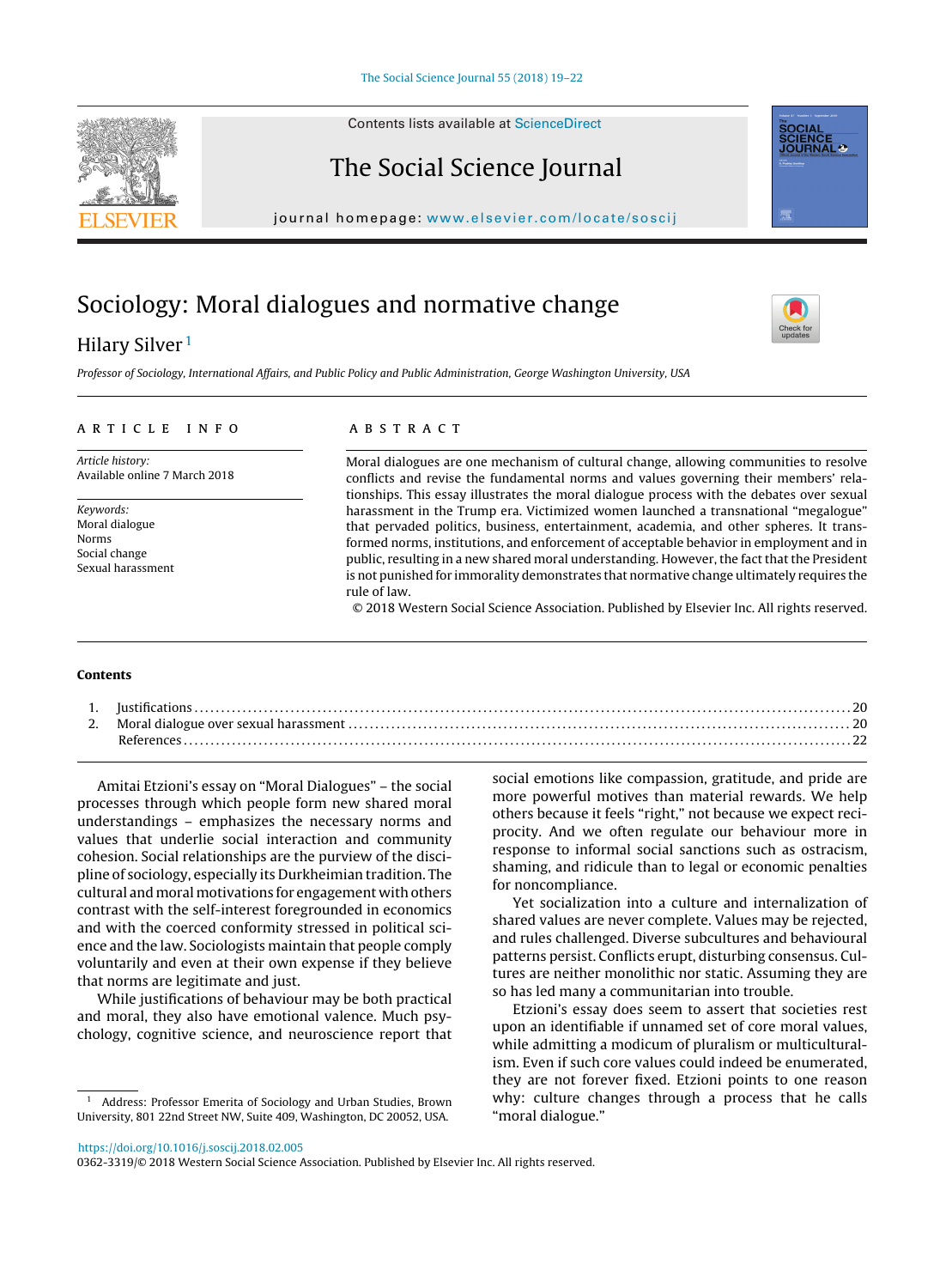Moral dialogue proceeds through stages. After establishing the "baseline" moral understanding, sociological dialogue starters initiate intensive, interlinked multiple group discussions or "megalogues" necessary for moral dialogues to take place on a large, even transnational scale. Moral dialogue draws on both emotional expressions and reason. Dramatizations, demonstrations, or parables engage the emotions and invoke overarching "core" values for justification. Moral dialogues reach closure with the transformationof attitudes, values, behaviour, andeventhe law, and with the establishment of a new "shared moral understanding" different from the baseline.

In laying out such a sequential process, Etzioni's approach to moral dialogue resonates with sociologist [Stanley](#page-3-0) [Cohen's](#page-3-0) [\(1972\)](#page-3-0) stage theory of "moral panics." A moral panic is a concern or fear, spread among a large number of people by moral entrepreneurs or the media, that some evil condition, episode, person or group threatens societal values and interests. Depicting the threat through simple, recognizable symbols arouses the public emotionally. While concern about menacing "folk devils" is usually widespread, it quickly dissipates. The authorities respond, sometimes disproportionately, restoring social order and producing social change. Moral panics reinforce cultural binaries of good and evil, purity and dirt, security and danger, but, the theory posits, there is no guarantee that condemnation of societal threat or deviance will unite the society in a new moral consensus. Unlike a moral dialogue, a moral panic may just reinforce tradition.

#### **1. Justifications**

Etzioni's moral dialogues, in contrast, differ from the "hot" passionate irrationality of moral panics and culture wars. Moral dialogues also differ from rational deliberations based on "cold" logic and facts. Rather than evidence, people offer justifications, appealing to an overarching value that the parties to the dialogue share. In [Boltanski](#page-3-0) [&](#page-3-0) [Thévenot's](#page-3-0) [\(2006\)](#page-3-0) conception of justification, appeals to a higher general principle help opponents reach agreements and coordinate action. People answer in moral terms for their behaviour to those with whom they interact. Unlike Weber's post hoc, even deceptive forms of "legitimation," these justifications are genuine and sincere, overcoming obstacles to cooperation.

However, these French sociologists are skeptical about the communitarian assumption that a culture has a hierarchy of "core values" taking precedence over secondary values that are more diverse. Boltanski and Thévenot identify different logics of justification within the same culture: civic (Rousseau), market (Adam Smith), industrial (Saint-Simon), domestic (Bossuet), inspiration (Augustine), and fame (Hobbes). Given multiple core values, agreement with all of them is insufficient to determine which shall prevail in any given circumstance. As people compete to legitimate their definition of the situation, their justifications may appeal to any of these conflicting logics. Indeed, even rational argument is moral, but belongs in a different order of justification than that of other value approaches. Since different moral justifications dominate in markets, politics, families, religion, and other social spheres, moral dialogues can never be confined to the "third sector." They are everywhere in social life.

Therefore, the communitarian assumption that social life rests upon "Shared Moral Understandings" cannot evade the inevitable social conflicts over which values, in this instance or another, should prevail. Communitarianism is often depicted as a "Third Way" of compromise between Marxist and liberal conceptions of social order. Yet, a community's resolution of differences may, unhappily, require more than dialogue, however copious and democratic the participation in it. To be sure, voluntary compliance with legitimate social norms reduces the costs of social interaction. But sometimes it becomes necessary for the authorities to impose a higher common principle – perhaps derived deductively through philosophical reasoning or an absolute ethical theory – in order to get anything done.

Etzioni optimistically posits that moral dialogues end in "closure" through legal and behavioural changes and restoration of shared understandings. The dialogues not only shore up, but also negotiate and revise core values. They are thus a methodology for peacefully producing cultural change, as illustrated in Etzioni's case study of the acceptance of same-sex marriage. In what follows, I apply the moral dialogue approach to the case of sexual harassment in the Trump era, concluding that the process unfolded much as Etzioni suggested it would, but not reaching closure without endorsement of the State.

#### **2. Moral dialogue over sexual harassment**

Sexual harassment has long been illegal, but the prohibition was rarely enforced. Norms began to change in 2016, with the outrage over Donald Trump's "locker room talk," captured on the Access Hollywood tape. The day after his Inauguration, masses of American women in pink knit "pussy hats" held protest marches. The defeated female candidate, Hillary Rodham Clinton, tweeted, "Thanks for standing, speaking and marching for our values," later blaming her defeat partly on misogyny. The disgust swelled again with the Alabama primary victory of Roy Moore, a judge removed from office for breaking man's law, and accused by multiple women of dating and sexually assaulting them as minors. The dam broke when reputable actresses revealed their experiences of sexual harassment and assault by Hollywood producer Harvey Weinstein. Through social media, more women found their voices and were heard. One by one, they credibly accused men at the pinnacle of entertainment, business, academia, and political power of sexual misconduct. Celebrities on the left and right were fired. Politicians and moguls resigned. The frenzied media could barely keep up confirming the allegations. TIME Magazine named "The Silence Breakers," those women who spoke out against sexual assault, the 2017 Person of the Year. For many, this wave of feminism constitutes a cultural revolution.

Has this process unfolded as a moral dialogue? After all, moral strictures and laws prohibiting sexual assault are not new. But at "baseline," the norm of women's submission to male domination acted to discredit victims' complaints and preclude punishment of harassers. Filing a discrimination complaint with the Equal Employment Opportunity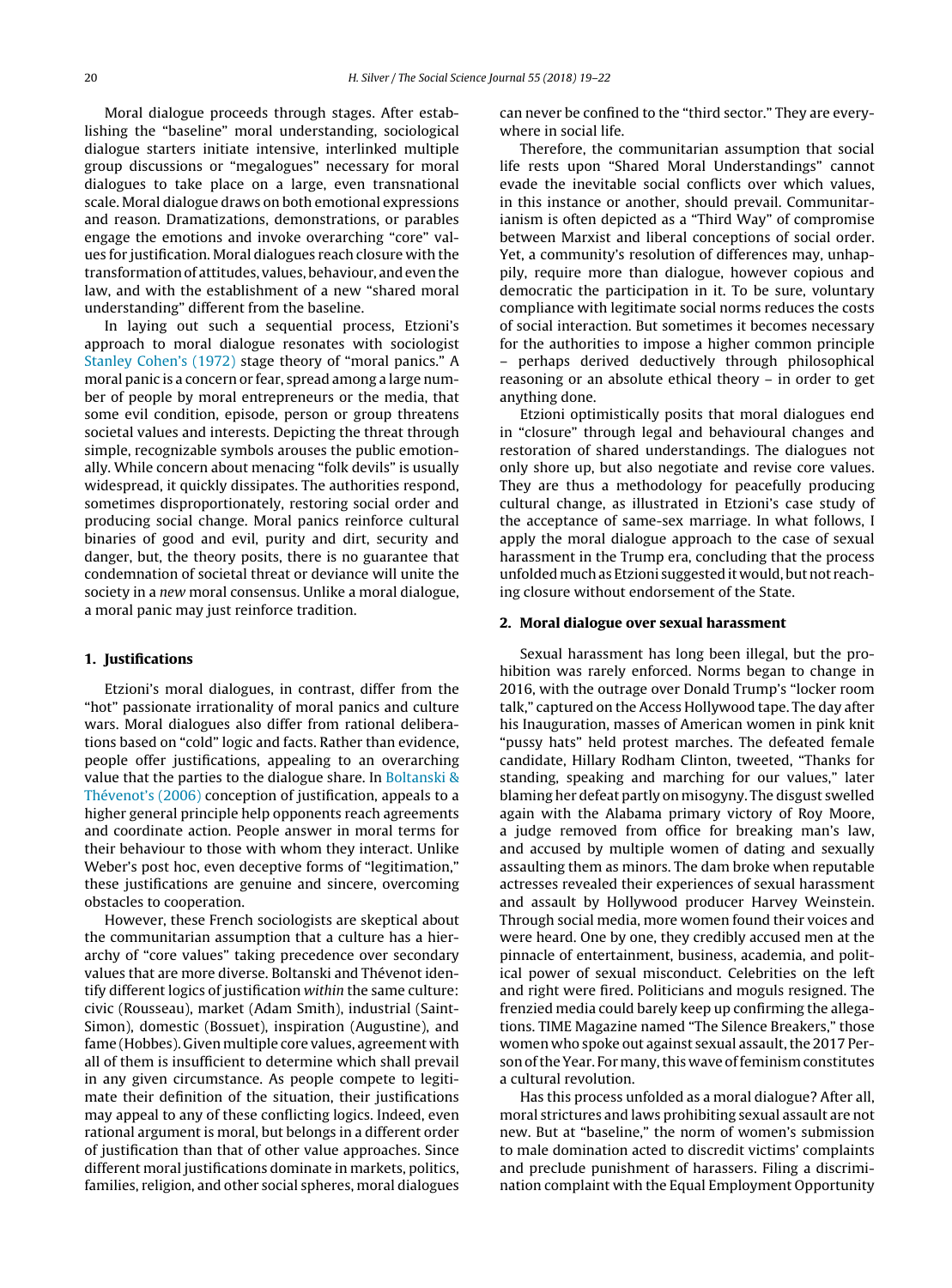Commission is a long, expensive, and risky process that, even withvictory,maynot ultimately end the violation. The 1991 Anita Hill episode may have been a "historical starter" of this dialogue, but was an insufficient "moral shock" to hold powerful men accountable. The moral dialogue also moved abroad, setting off a transnational conversation in 2011. For example, l'affaire DSK, the scandal that shattered the exculpatory myth of "séduction à la française," ended with the resignation of an IMF chief and with justice for an exploited American chambermaid ([Fassin,](#page-3-0) [2017\).](#page-3-0)

The "sociological dialogue starter" in 2016 was the revelation of incontrovertible evidence of a presidential candidate bragging on tape about his own sexual assaults. Victims found one another through #MeToo, an on-line network initated by African-American women. The newly empowered discarded non-disclosure agreements, and challenged the unspoken rule that powerful men could get away with breaking the law. Famous, respectable, mostly white victims defied the stigma that women "asked for it." With social support and growing numbers, public confidence grew in the veracity of their claims. About four in 10 women admitted in the 2017 Gallup poll that they've been a victim of sexual harassment. A Washington Post/ABC Newsreported that more than half of American women had experienced "unwanted sexual advances," and a Centers for Disease Control and Prevention study found one in two women and one in five men have experienced sexual violence other than rape during their lifetime. Raliance, a group of organizations trying to end sexual violence, sponsored a 2018 on-line survey revealing widespread experiences of verbal harassment, sexual touching, cyber sexual harassment, being followed on the street, and genital flashing [\(Chira,](#page-3-0) [2018\).](#page-3-0) The accusations of immorality cascaded into a social movement, as documented in this Google Trend graph of interest in sexual harassment over time.



"Megalogues" erupted, as Etzioni predicts. "Intensive, interlinked multiple group discussions" delegitimized abuses of masculine power across spheres of social life. Everyone was talking about harassment. Ordinary working women saw themselves in the confessions of famous actresses. Among men and women alike, the graphic details of predatory behaviour – men exposing themselves, enticing, pleading, touching, groping, threatening – produced widespread disgust, an emotion producing outrage and demands for change.

To use [Huntington's](#page-3-0) [\(1981\)](#page-3-0) term, an IvI gap opened, a discrepancy between American ideals of moral perfection and the inevitable imperfections of institutions, giving rise to disharmony between the normative and existential dimensions of American politics. Throughout history, when Americans perceive this tension and believe strongly in the ideals, their moral outrage and "creedal passion" increases popular participation, in turn producing institutional reform. Today, the overarching value of equal treatment has overwhelmed the realities of partisanship, careerism, and traditional gender roles. Much of the public is demanding that men's behaviour conform to the law, and that the law is enforced. This seems to be the new moral understanding.

Institutions are changing. Employers are again insisting on harassment and diversity training. Business schools around the country are hastily reshaping their curriculums with case studies on workplace ethics and values. Since the Harvey Weinstein scandal, there has been a fourfold increase of traffic on the EEOC website on sexual harassment. The moral dialogue around sexual harassment is clearly having an effect on American attitudes. In the October 2017 Gallup poll, 69% of Americans said sexual harassment today is a major problem, up from 50% in 1998. The increase was as notable among men (from 45% in 1998 to 66% in 2017) as among women (from 55% to 73%). In November 2017, for the first time since Gallup began measuring Americans' preferences about the gender of their boss, a majority now say their boss' gender makes no difference to them. Those who do have a preference are now evenly divided between male and female bosses, also a first in Gallup's trend. [\(http://news.gallup.com/poll/221216/concerns-sexual-har](http://news.gallup.com/poll/221216/concerns-sexual-harassment-higher-1998.asp) [assment-higher-1998.asp\)](http://news.gallup.com/poll/221216/concerns-sexual-harassment-higher-1998.asp)

So it would appear that American society has indeed engaged in a moral dialogue and reached a new, shared, moral understanding. Until, that is, one remembers the U.S. President describing in a taped conversation that he had committed sexual assaults, made all the more credible by paying hush money to a porn star and a Playboy bunny with whom he had affairs. A dozen women continue to accuse him of inappropriate behavior before his election. Closure for the nation may never be reached until the unrepentant leader confesses and apologizes, resigns, or loses a lawsuit. If the President gets away with sexual harassment, some powerful men will not change their misogynist attitudes and locker room behaviour. Flouting the rules will "unravel voluntary compliance over time because," as Etzioni writes, "those who adhere to the norms will feel that they are being taken advantage of or treated unfairly and feel like 'suck